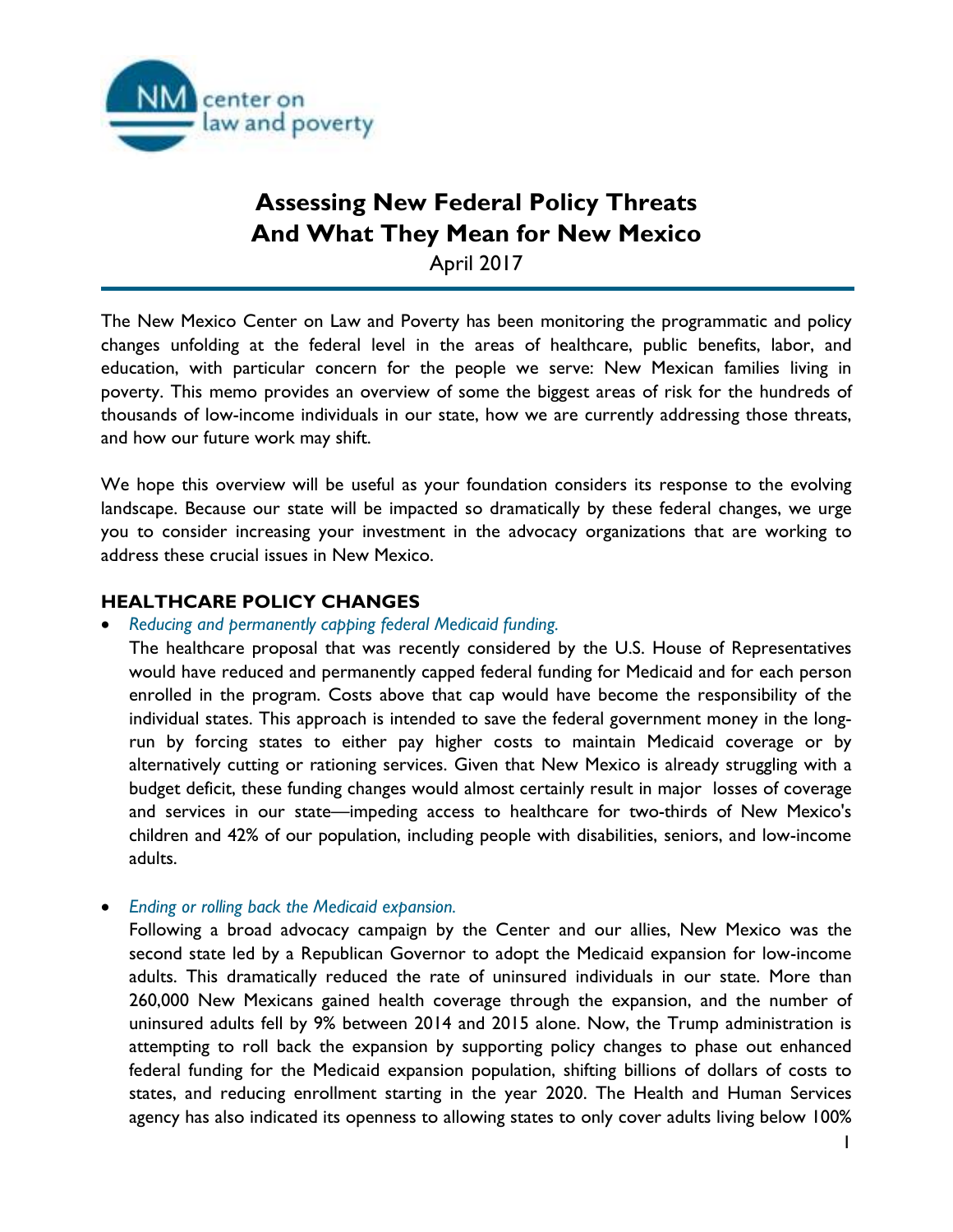of the Federal Poverty Level (FPL), ending Medicaid coverage for the working poor with incomes between 100% to 138% of the FPL. New Mexico's Governor has already indicated that if federal funding is no longer available for the expansion population, our state may not cover these adults. Any plan that repeals or de-funds the Medicaid expansion would jeopardize the gains that New Mexico has made, leaving hundreds of thousands of New Mexicans uninsured, damaging our healthcare system, and threatening our state economy.

• *Repeal of the Affordable Care Act (ACA).* 

The new president, federal Congress, and Secretary of Health and Human Services Tom Price have all expressed a commitment to repealing the ACA. Under the repeal plan recently proposed in Congress, there would have been a major reduction in the tax credits given to families to help them buy health insurance, and people unable to keep up with the payments would have been punished with a 30% surcharge to their insurance rates. These changes would have made healthcare coverage unaffordable for low-income families, pricing thousands of New Mexicans out of the health insurance market.

• *Imposition of higher patient fees, work requirements, and other barriers to Medicaid enrollment.*

In the past, the federal Centers for Medicare and Medicaid Services (CMS) denied requests from states to impose higher patient premiums and copays, work requirements, or other obstacles on low-income Medicaid patients. The new administration will likely be receptive to these ideas. In fact, the president's first executive order was to direct agencies to "prepare to afford the States more flexibility and control to create a more free and open healthcare market." The Director of CMS, Seema Verma, was previously a consultant who redesigned Indiana's Medicaid program to include patient premiums and complex requirements for Health Savings Accounts. The new leaders of CMS are also proponents of increasing the frequency of renewal applications, ending retroactive coverage, and narrowing eligibility for immigrants. All of these changes would result in significant losses of healthcare coverage for New Mexico's Medicaid families.

# **CHANGES TO THE PUBLIC BENEFITS SAFETY NET**

• *Reductions in funding for, or fundamental restructuring of, the federal nutrition programs.*

The Supplemental Nutrition Assistance Program (SNAP) provides essential food assistance for one in four New Mexicans, including over 222,000 children. SNAP benefits are currently entirely paid for by the federal government. The only cost to the state is to administer the program. Hunger advocates are anticipating a national push to cut SNAP benefits, potentially block-grant the program, and eliminate waivers currently in place to allow unemployed adults in areas of high unemployment who cannot find work to continue receiving SNAP. The SNAP program falls under the U.S. Department of Agriculture, and the administration's nominee for Secretary of Agriculture, Sonny Perdue, actively sought to dismantle the public benefits programs when he served as Governor of Georgia. Due to the extent of poverty in New Mexico, any proposals to substantially modify SNAP would harm the more than 510,000 individuals who rely on the program to feed themselves and their children.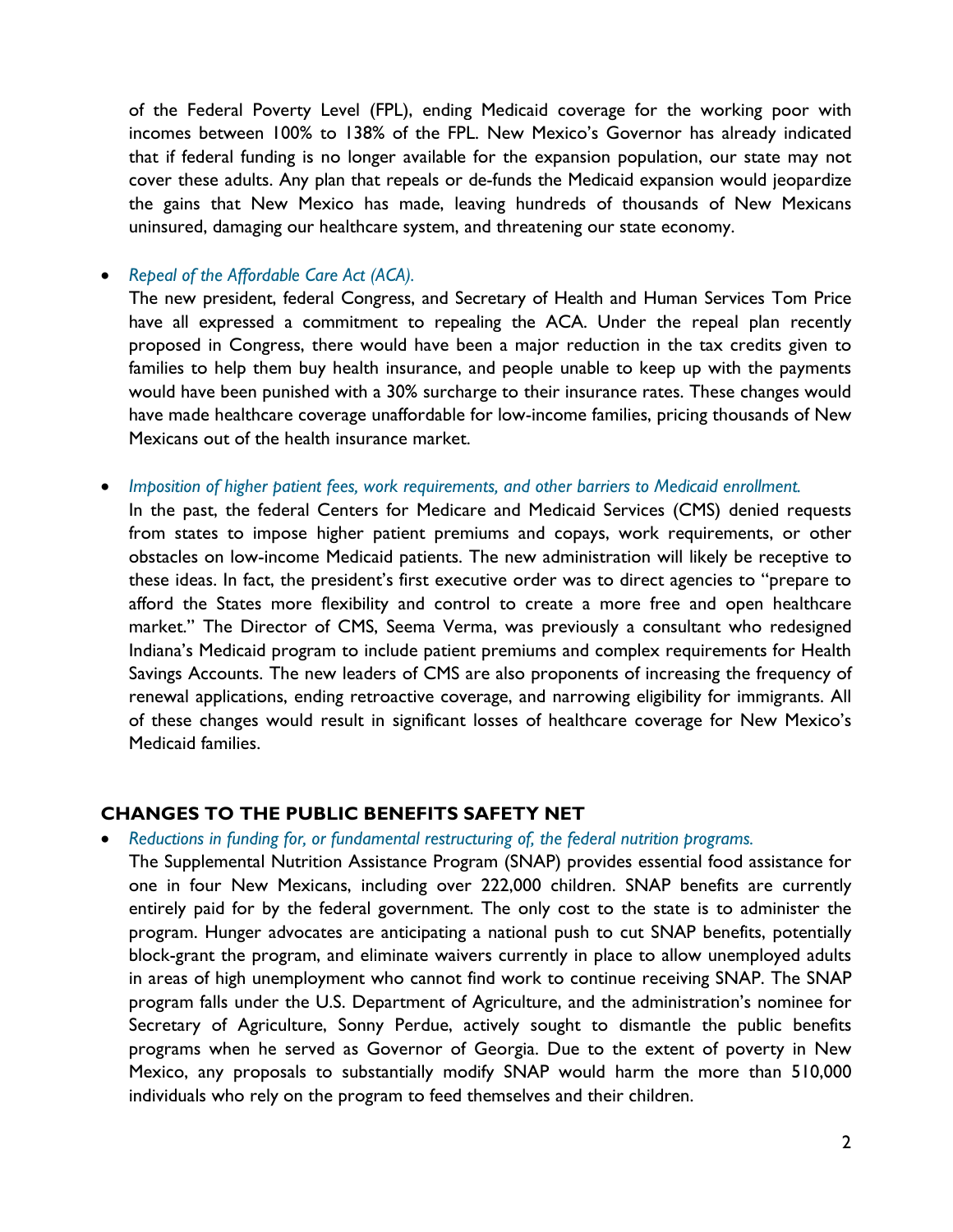#### • *Restricting benefits eligibility for non-citizens and refugee populations.*

Given the new administration's anti-immigrant rhetoric and executive actions, we anticipate upcoming efforts to restrict food and cash assistance benefits for immigrant families. In fact, in a draft Executive Order leaked earlier this year, changes were outlined that would make it harder for non-citizens to access a vast array of benefits programs and to obtain green cards. The draft order also put immigrants who have used, or who may use, programs for which they are lawfully eligible at risk of deportation.

## • *Elimination of civil rights enforcement.*

We have received reports that the new administration will either abolish the U.S. Health and Human Services' Office of Civil Rights, or simply not use the agency to enforce civil rights protections. This Office has previously been an effective vehicle for enforcing language access rights and the rights of people with disabilities in New Mexico. It has also been helpful in fighting discrimination in the administration of the benefits programs, labor laws, and education policies. A lack of effective federal enforcement will present new challenges for agencies, including the Center, that seek to enforce civil rights laws.

## **ROLLBACK IN PROTECTIONS FOR LOW-WAGE WORKERS**

#### • *Decreased enforcement of federal employment laws.*

Historically, the U.S. Department of Labor (USDOL) has been the most effective and strongest enforcement agency in New Mexico. Now, there are strong indications that the USDOL will no longer take aggressive enforcement action against businesses that violate the law and will reverse worker-friendly practices initiated by the last administration, such as applying statuary damages in cases that violate the Fair Labor Standards Act. We also anticipate that the agency will either rescind or refuse to enforce recent regulations that raised the minimum salary for overtime-exempt workers, expanded overtime protections for home health workers, prohibited tip theft, and required state departments of labor to provide language access.

## • *Increased immigration enforcement.*

The sharp uptake of immigration enforcement, including the tactic of "raiding" workplaces, will have a chilling effect on immigrant workers. In the new climate, these workers, who are already at a much higher risk of workplace exploitation and abuse, will reasonably fear reporting any kind of workplace violations to federal, state, or local entities because of the legitimate risks of raid and deportation. This will further weaken the already precarious financial stability of thousands of very low-wage workers and their children.

## **EDUCATION POLICY CHANGES**

#### • *Promotion of vouchers and charter schools.*

The new U.S. Secretary of Education, Betsy DeVos, is widely known to favor market-based "school choice" education reforms, including voucher programs and tax-incentives for private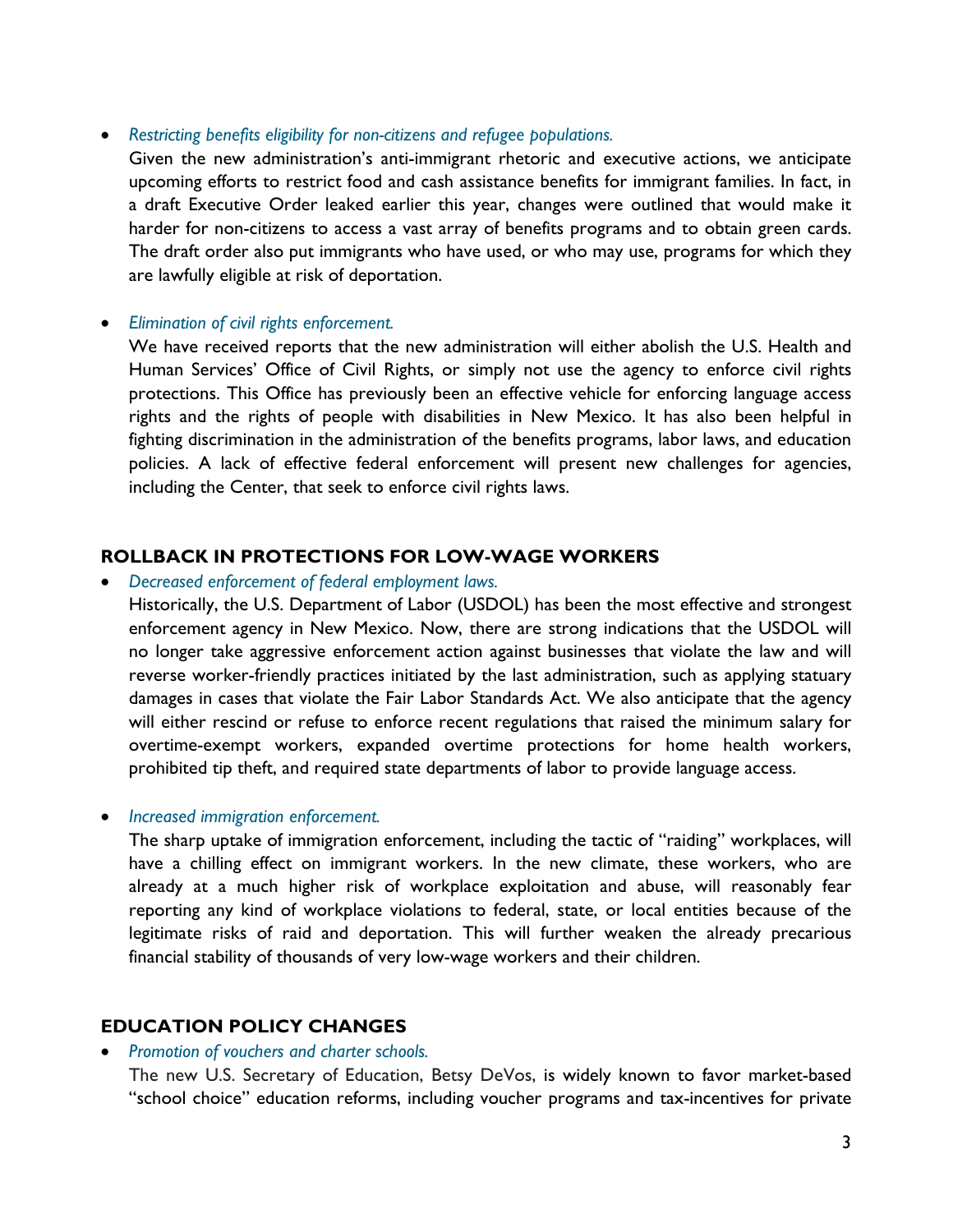school attendance, charter schools, and virtual classrooms. These types of policies tend to exacerbate segregation of students along income and racial lines. Middle and higher-income families are generally more able to navigate and take advantage of private school vouchers and public charter school options, while low-income students tend to remain in lower performing traditional public schools.

• *Reductions in federal funding for education.*

New Mexico's public schools receive approximately \$400 million dollars in federal funding per year. This entire amount could now be at risk. The loss of federal funding would be detrimental to the overall public education system in New Mexico, but particularly to districts with high rates of low-income students, English language learners, and Native American students. Title I dollars, which are targeted for low-income students, make up the largest chunk of New Mexico's federal education funding. Indications are that all Title I funding may be diverted to block grants to support vouchers for low-income students to attend private schools. In addition to Title I funds, New Mexico's school districts also receive federal funding to support English Language Learners, students with disabilities, teacher professional development, and districts with untaxable tribal or federal government lands.

• *Lack of civil rights enforcement.*

As in other program areas, it is widely believed that the Department of Education's Office of Civil Rights will be gutted, requiring additional focus on state-based civil rights advocacy. Implementation of civil rights protections for culturally and linguistically diverse students may not be enforced, and federal laws governing special education are thought to be at particular risk. The Trump administration has already reversed the Obama administration's federal guidance specifying that transgender students have the right to use the restroom that matches their gender identity. We anticipate further rollbacks of programs aimed at protecting LGBTQ students' rights.

# **OUR COMMITMENT TO NEW MEXICO**

These issue areas are all central to the New Mexico Center on Law and Poverty's mission and strategic plan. We remain committed to using our unique combination of legal, administrative, and policy advocacy expertise to defend access to healthcare, protect the public benefits safety net, enforce the labor rights of low-wage workers, promote civil rights enforcement, and improve the quality of our public education system.

Some of the many ways that the Center is responding to these emerging threats include:

Advocating to protect state funding for Medicaid, since deficient state funding will make it more likely that New Mexico will cut services if federal support is reduced.

Opposing specific proposals in New Mexico to modify or change Medicaid in ways that would reduce coverage or create new enrollment barriers.